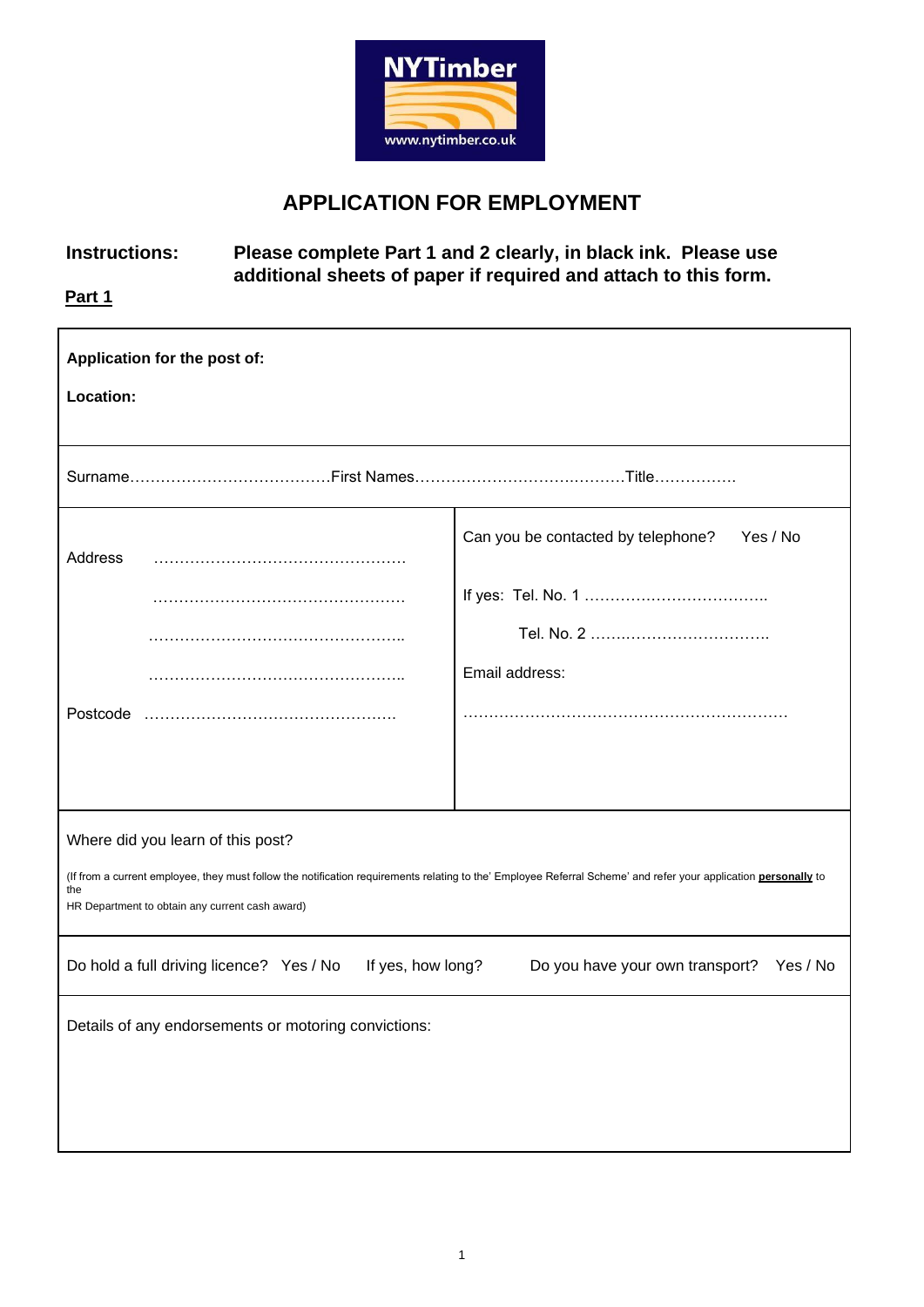#### *Please provide details of your basic education:*

| Dates<br>from | to | School, College,<br>University | Examinations passed<br>(dates, subjects and grades) |
|---------------|----|--------------------------------|-----------------------------------------------------|
|               |    |                                |                                                     |
|               |    |                                |                                                     |
|               |    |                                |                                                     |

#### *Please give details of any training, qualifications and membership of professional associations :*

| Dates<br>from | to | Firm, College,<br>Institute etc. | Type of training<br>(e.g. apprenticeship,<br>course of study) | Qualifications gained<br>(subjects and grades) |
|---------------|----|----------------------------------|---------------------------------------------------------------|------------------------------------------------|
|               |    |                                  |                                                               |                                                |

#### *Please indicate below any previous and present employment, starting with your most recent employment*  (if necessary continue on a separate sheet) :

| Dates<br>from | to | Employers' name,<br>address & nature of<br>business | Job Title | Brief description of duties | Reason for<br>leaving |
|---------------|----|-----------------------------------------------------|-----------|-----------------------------|-----------------------|
|               |    |                                                     |           |                             |                       |
|               |    |                                                     |           |                             |                       |
|               |    |                                                     |           |                             |                       |
|               |    |                                                     |           |                             |                       |
|               |    |                                                     |           |                             |                       |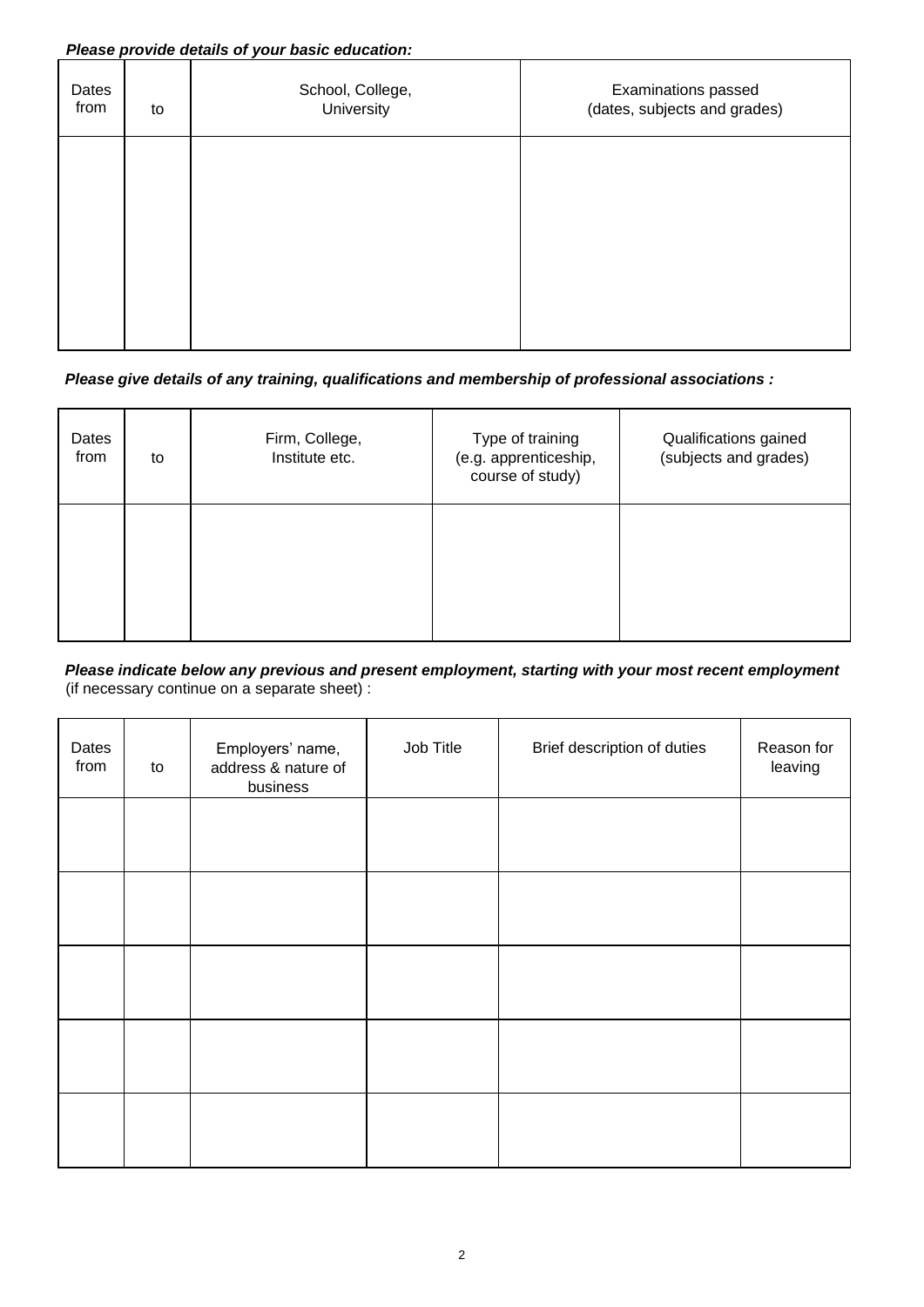If you are currently working, please state your present salary and grade :

If you are currently working, please state the length of notice required by your employer :

#### **WORK EXPERIENCE :**

Please give details of your present/past work experience and its relevance to your application for this post (continue on a separate sheet if necessary) :

#### **OTHER EXPERIENCE**

Please use this space to include any other information about your non-employment experience and interests (continue on a separate sheet if necessary) :

#### **HEALTH**

1. If you have been absent from work, school, college or university because of illness for more than 5 working days in the last two years, please briefly describe the reason(s) :

2. I normally enjoy good health and I am not aware of having any health problems relevant to the post for which I am applying. I am prepared to undergo a medical examination if necessary.

> Signed ……………………………………………. (If you are not able to confirm this, please explain why in a separate note)

#### **REHABILITATION OF OFFENDERS ACT**

If you have no convictions, simply enter "NIL". If, however you have been convicted of a criminal offence, the details must be listed. Spent convictions should not be included and you should simply enter "NIL".

| Date of conviction | Offence | Sentence (including suspended sentence) |
|--------------------|---------|-----------------------------------------|
|                    |         |                                         |
|                    |         |                                         |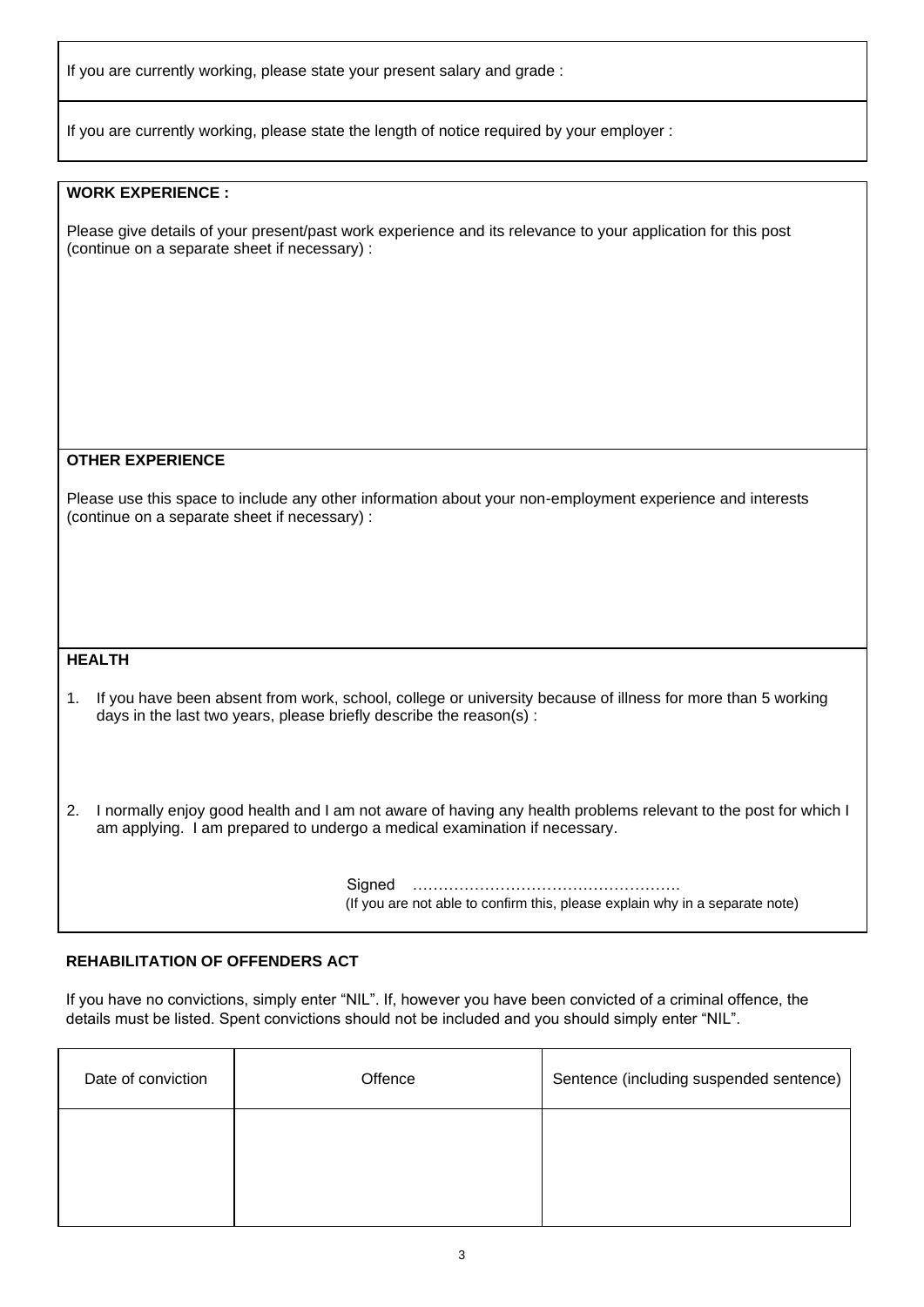| <b>PERSONAL INTERESTS</b>                                                                                                                                                |                                                                                                                                                                                                                               |  |  |
|--------------------------------------------------------------------------------------------------------------------------------------------------------------------------|-------------------------------------------------------------------------------------------------------------------------------------------------------------------------------------------------------------------------------|--|--|
| Do you have any financial, business or other personal interests which may conflict with carrying out the duties of this                                                  |                                                                                                                                                                                                                               |  |  |
| post?<br>Yes                                                                                                                                                             | No                                                                                                                                                                                                                            |  |  |
| <b>ADDITIONAL INFORMATION</b>                                                                                                                                            |                                                                                                                                                                                                                               |  |  |
| Please give details of any forthcoming or existing holiday arrangements:                                                                                                 |                                                                                                                                                                                                                               |  |  |
| What level of salary/ hourly wage would you expect?                                                                                                                      |                                                                                                                                                                                                                               |  |  |
| Are you able to work overtime (and weekends) when necessary?                                                                                                             |                                                                                                                                                                                                                               |  |  |
| Do you have any commitments which may limit your working hours? (e.g. military reserve, voluntary work etc.) If so<br>please give details                                |                                                                                                                                                                                                                               |  |  |
| <b>REFERENCES</b>                                                                                                                                                        |                                                                                                                                                                                                                               |  |  |
| are a student, your school or college).                                                                                                                                  | Please give the name and occupation, address and telephone number of two people who have agreed to supply<br>references. They should not be related to you and should include your present or most recent employer (or if you |  |  |
| Present/most recent employer (or school/college)                                                                                                                         | Second referee                                                                                                                                                                                                                |  |  |
|                                                                                                                                                                          |                                                                                                                                                                                                                               |  |  |
|                                                                                                                                                                          | Occupation (if appropriate)                                                                                                                                                                                                   |  |  |
|                                                                                                                                                                          |                                                                                                                                                                                                                               |  |  |
|                                                                                                                                                                          |                                                                                                                                                                                                                               |  |  |
|                                                                                                                                                                          |                                                                                                                                                                                                                               |  |  |
|                                                                                                                                                                          |                                                                                                                                                                                                                               |  |  |
| May this referee be approached prior to<br>interview ? YES / NO                                                                                                          | May this referee be approached prior to<br>interview ? YES / NO                                                                                                                                                               |  |  |
| If you are known to either referee under a different name, please specify :                                                                                              |                                                                                                                                                                                                                               |  |  |
| I declare that to the best of my knowledge the information given on this form is true and correct and can be treated<br>as part of my subsequent contract of employment. |                                                                                                                                                                                                                               |  |  |
|                                                                                                                                                                          |                                                                                                                                                                                                                               |  |  |
| Please ensure that you complete this form and return with Part 2, "Equal Opportunities" to:                                                                              |                                                                                                                                                                                                                               |  |  |
| Lorna Garrick, Human Resources Administrator, NYTimber, Bridge Road, Brompton on Swale, Richmond,<br>North Yorkshire, DL10 7HS.                                          |                                                                                                                                                                                                                               |  |  |